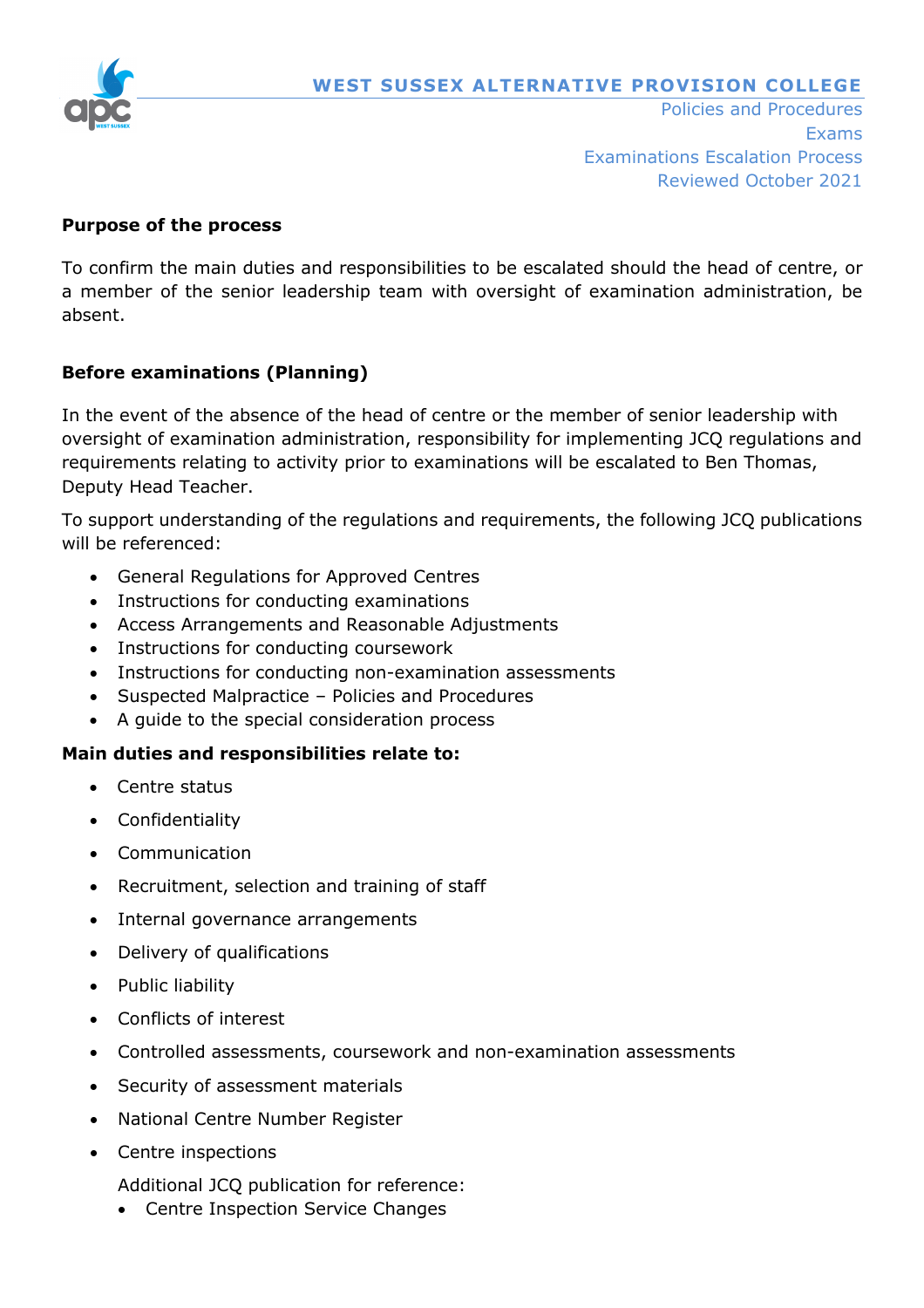

• Policies

Specific JCQ publications for reference:

- General Regulations for Approved Centres (section 5)
- Instructions for conducting examinations (section 25)
- Access Arrangements and Reasonable Adjustments (section 5)
- Personal data, freedom of information and copyright

Additional JCQ publication for reference:

• Information for candidates – Privacy Notice

Centre-specific information for reference

The College examination policies are held on SharePoint

# **Before examinations (Entries and Pre-exams)**

In the event of the absence of the head of centre or the member of senior leadership with oversight of examination administration, responsibility for implementing JCQ regulations and requirements relating to entries and exam preparation will be escalated to Ben Thomas, Deputy Head Teacher.

To support understanding of the regulations and requirements, sections of relevant JCQ publications will be specifically referenced including:

- General Regulations for Approved Centres (section 5)
- Instructions for conducting examinations (sections 1-15)
- Access Arrangements and Reasonable Adjustments (sections 6-8)

### **Main duties and responsibilities relate to:**

- Access arrangements and reasonable adjustments
- Entries

Additional JCQ publications for reference:

- Key dates in the examination cycle
- Guidance Notes for Transferred Candidates
- Alternative Site guidance notes
- Guidance notes for overnight supervision of candidates with a timetable variation
- Centre assessed work

Additional JCQ publication for reference:

- Guidance Notes Centre Consortium Arrangements
- Candidate information

Additional JCQ publications for reference:

- Information for candidates documents
- Exam Room Posters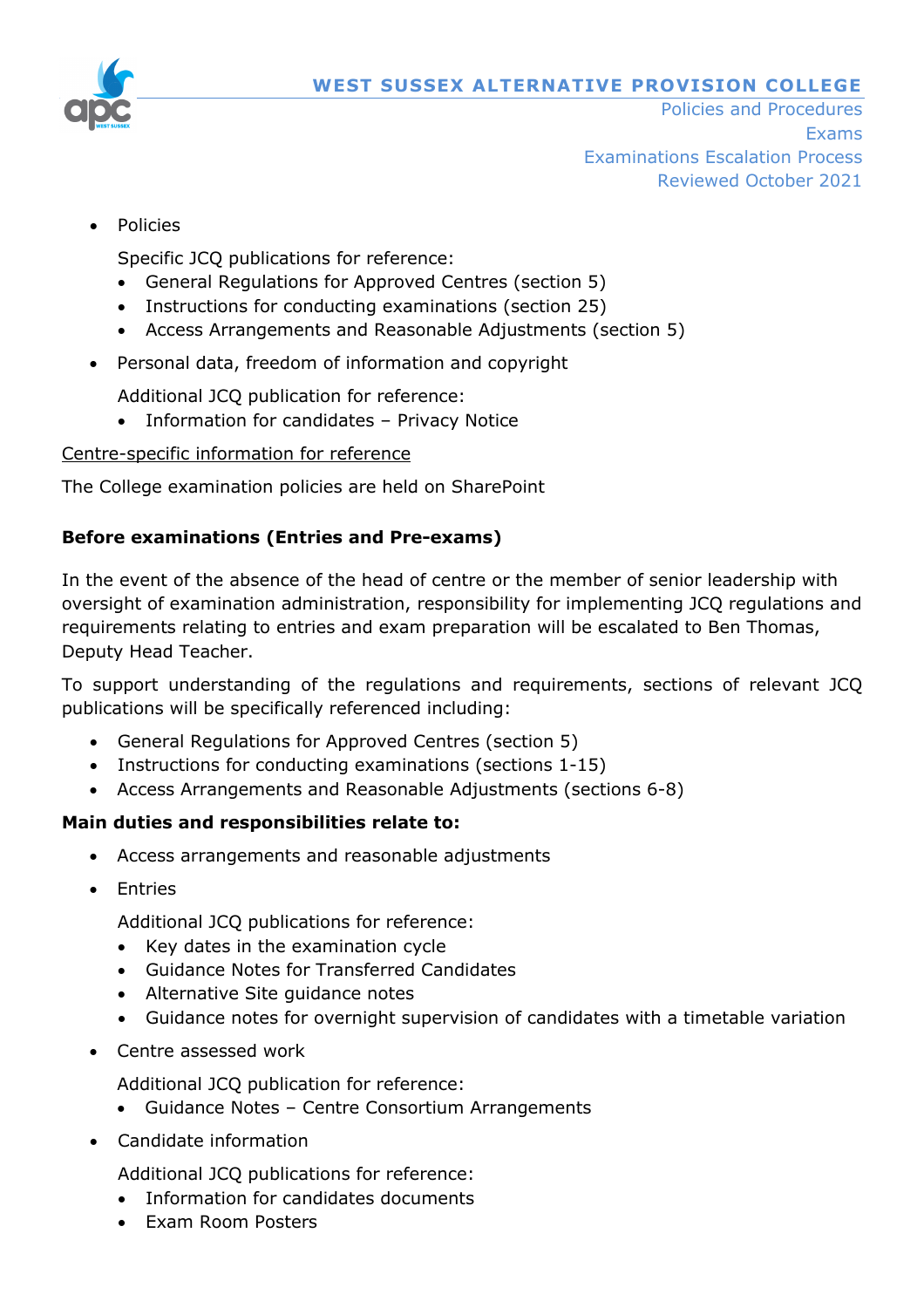

## **During examinations (Exam time)**

In the event of the absence of the head of centre or the member of senior leadership with oversight of examination administration, responsibility for implementing JCQ regulations and requirements relating to during exam time will be escalated to Ben Thomas, Deputy Head Teacher.

To support understanding of the regulations and requirements, sections of relevant JCQ publications will be specifically referenced including:

- General Regulations for Approved Centres (sections 3, 5)
- Instructions for conducting examinations (sections 16-30)
- Access Arrangements and Reasonable Adjustments (section 8)
- A guide to the special consideration process (sections 2-7)

### **Main duties and responsibilities relate to:**

• Conducting examinations and assessments

Additional JCQ publication for reference:

- Guidance Notes Very Late Arrival
- Malpractice
- Retention of candidates' work

# **After examinations (Results and Post-Results)**

In the event of the absence of the head of centre or the member of senior leadership with oversight of examination administration, responsibility for implementing JCQ regulations and requirements relating to after examinations will be escalated to Ben Thomas, Deputy Head Teacher.

To support understanding of the regulations and requirements, sections of relevant JCQ publications will be specifically referenced including:

• General Regulations for Approved Centres (section 5)

### **Main duties and responsibilities relate to:**

• Results

Additional JCQ publication for reference:

- Release of Results notice
- Post-results services and appeals

Additional JCQ publications for reference:

• Post-Results Services: Information and guidance to centres.